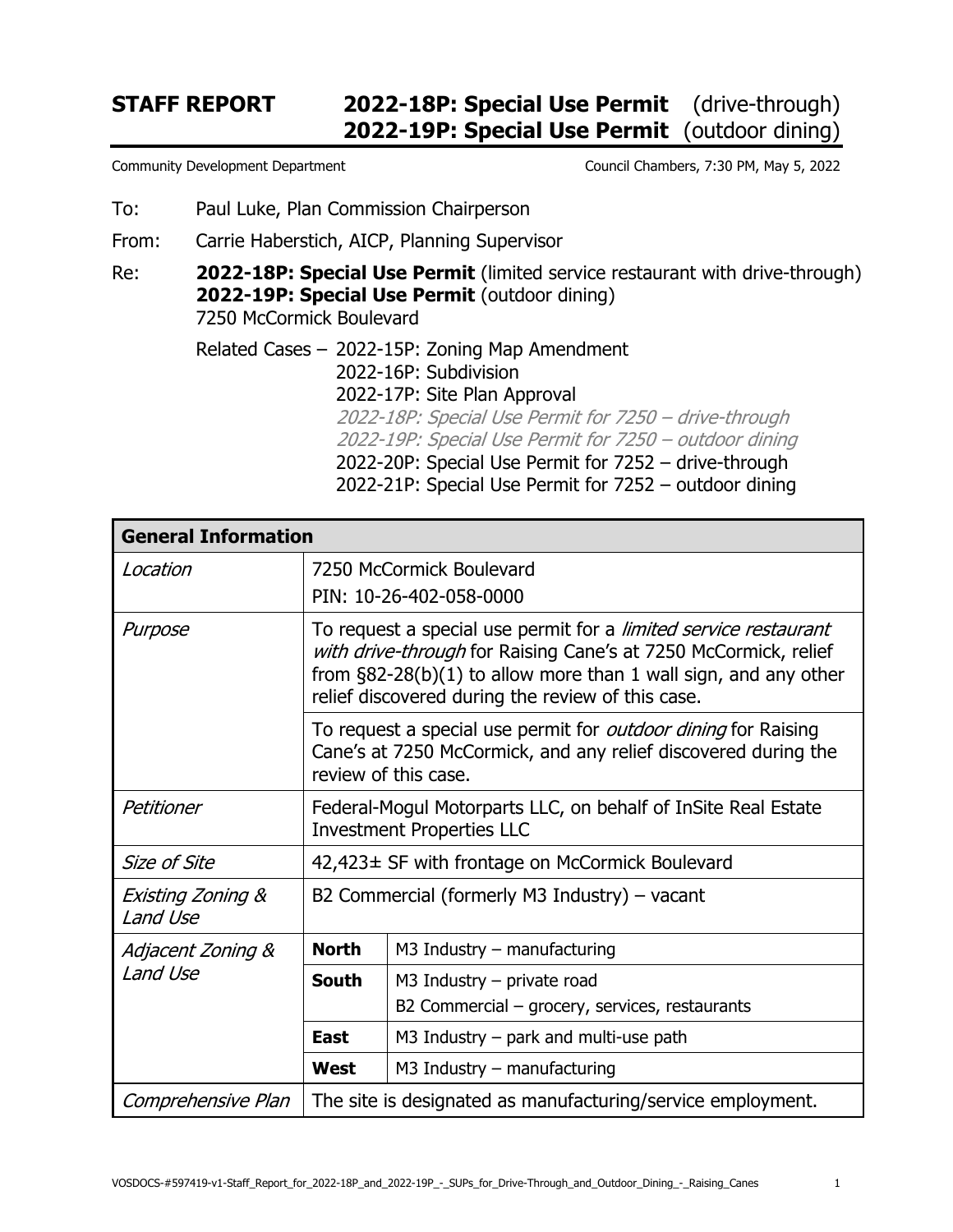## **SITE INFORMATION**

See case 2022-17P for additional information.

#### **PROPOSAL SUMMARY**

The petitioner is requesting special use permits for Raising Cane's at 7250 McCormick Boulevard in a B2 Commercial zoning district:

- 1. A limited service restaurant with drive-through
- 2. Outdoor dining

Raising Cane's is proposed to be a 3,331 SF restaurant with 2 drive-through lanes and a 450 SF outdoor dining area.

### **PETITIONER'S SUBMITTAL**

See case 2022-17P for additional information.

### **STAFF ANALYSIS**

All pertinent departments and divisions were offered an opportunity to comment on this case. Comments specific to these cases were made by Engineering, Fire Prevention, Environmental Health, and Planning, which reviewed the submitted materials and generally support the proposed special use permit requests.

Access to the subject site will use the existing curb cuts on McCormick Boulevard, private access easements to the north and south of the site, and public sidewalks. Per the Traffic Impact Analysis, a minimum of 13 drive-through stacking spaces will be provided.

On April 13, 2022, the Appearance Commission continued Raising Cane's (2022-022A) to reduce the number of requested signs, and must return to the Wednesday, May 11, meeting for building design and sign package approval. Any relief granted for Raising Cane's will be subject to Appearance Commission approval.

In reference to the proposed monument sign, no objects are allowed within a 15' sight distance triangle in the B2 zoning district, between 30" and 84" in height from grade except traffic control devices listed in the Manual on Uniform Traffic Control Devices. Confirm that there will be no visibility issues with oncoming traffic on McCormick Boulevard. (§118-52)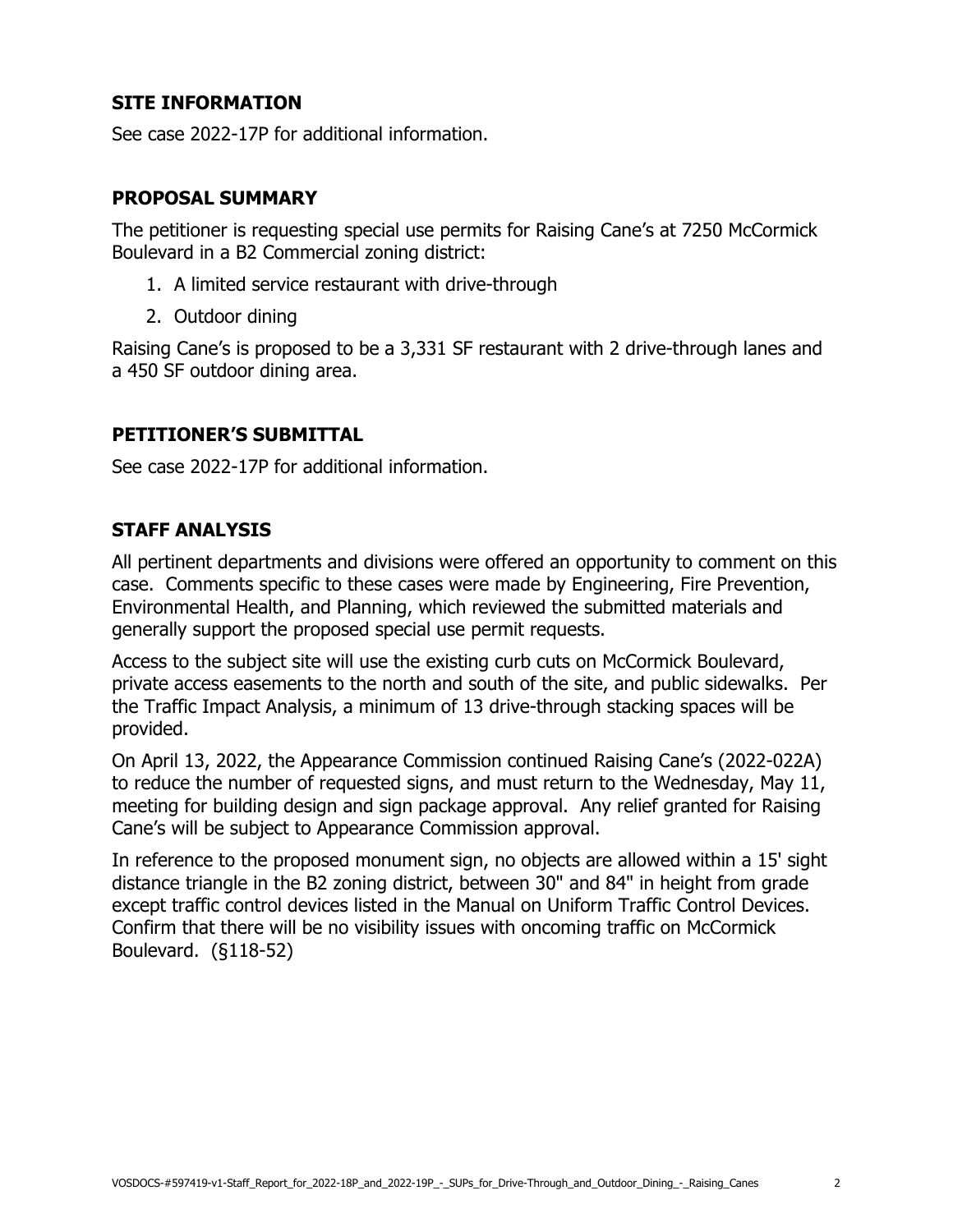## **STAFF RECOMMENDATIONS**

Staff recommends that the petitioner's request for special use permits for (1) a limited service restaurant with drive-through and (2) outdoor dining be **APPROVED** based upon the Proposed Findings of Fact and subject to the recommended special use permit conditions listed below.

Staff further recommends providing relief for the following items:

1. An increase in wall signage as per the elevations but with the upcoming restrictions added to the Certificate of Appropriateness by the Appearance Commission. (§82-28(b)(1))

## **RECOMMENDED SPECIAL USE PERMIT CONDITIONS**

In addition to the conditions of case 2022-17P:

- 1. Prior to the hearing of the subject cases before the Board of Trustees, the petitioner shall:
	- a. Obtain a Certificate of Appropriateness from the Appearance Commission regarding the building design and sign package. Relief from the Sign Code may only be granted for the items specifically approved by the Appearance Commission.
	- b. Add barriers, fencing, landscaping, or other features to the site and landscape plans to define the outdoor dining area.
	- c. Prepare a Raising Cane's-specific landscape plan for the area immediately surrounding the building.
- 2. Special Use Permit for a **Limited Service Restaurant with Drive-Through:**
	- a. The petitioner shall implement any necessary operational improvements to ensure that stacking of vehicles within the drive-through lane will be contained on-site and not impede or obstruct pedestrian or vehicular movements. (Standard)
	- b. A drive-through facility shall have at least one litter/refuse disposal container at its exit at a location determined by Environmental Health. (Standard)
- 3. Special Use Permit for **Outdoor Dining:**

### Outdoor Dining §118-93(e)

- a. Barriers, fencing, landscaping, and other features shall be utilized to define the outdoor dining area.
- b. Hours of operation for the outdoor dining shall be limited to between 8:00 AM and 10:00 PM, but not longer than the posted operational hours of the associated food service facility, if the facility opens later and/or closes earlier than these hours.
- c. Dates of operation shall be limited to between April 1 and October 31 in a calendar year.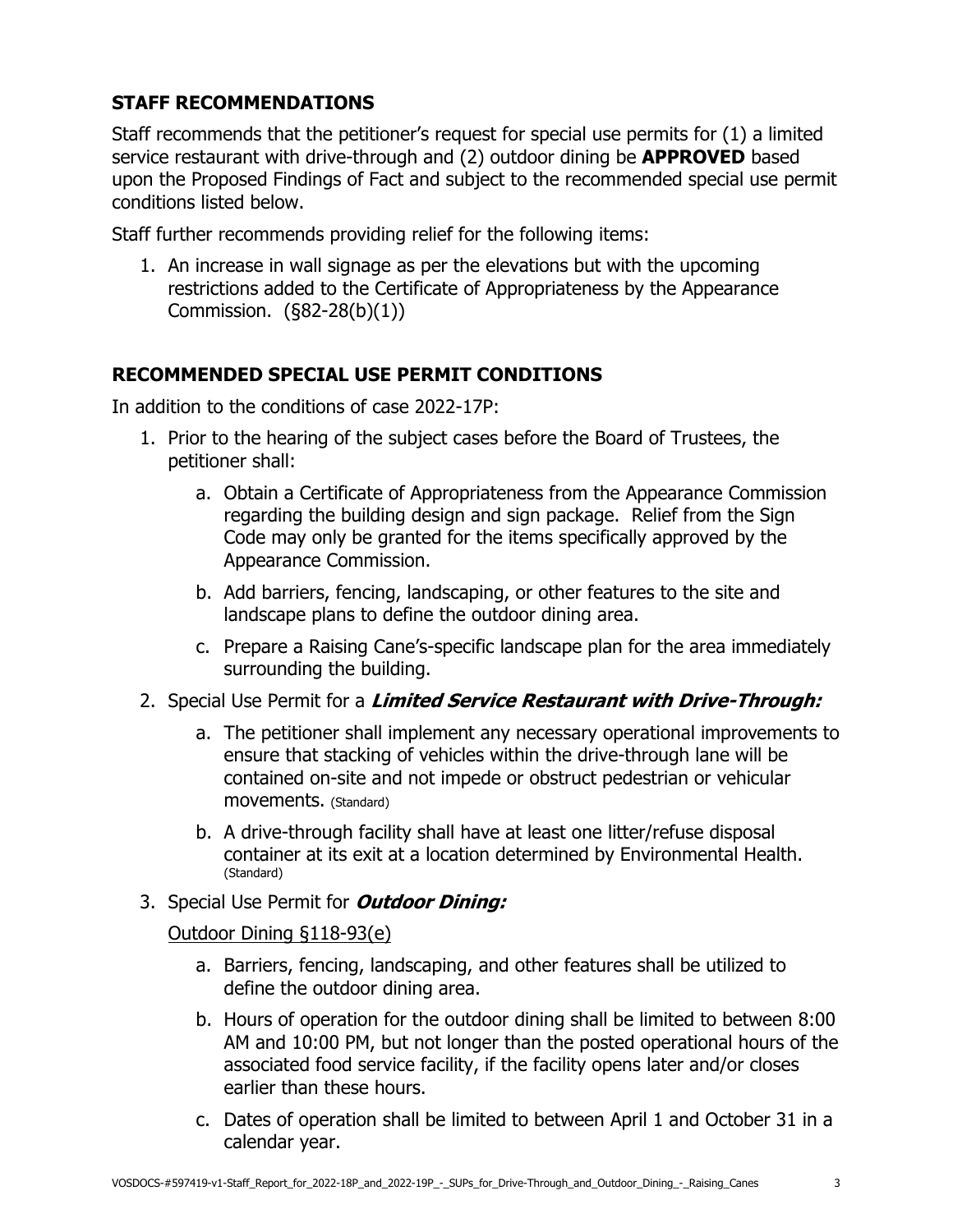- d. The outdoor dining area shall be exempt from the parking regulations if used or set up less than 7 months in a calendar year.
- e. All food preparation must take place inside the associated food service establishment.
- f. Adequate refuse disposal shall exist as determined by the Health Department.
- g. Advertising or promotional features shall be limited to umbrellas or canopies.
- h. All applicable village and state health requirements shall be met.
- i. Dining areas will be reviewed each year during the annual restaurant inspection. The outdoor dining permit may be revoked by the Village Manager at any time on 14 days' notice for failure to comply with the regulations set forth in this subsection.
- j. The outdoor dining area shall not be enclosed on more than two sides with walls if roofed over.
- k. The outdoor dining area must be located on a surface approved by the Village Manager or designee.
- l. The outdoor dining area shall not be located in a required parking space or block a public sidewalk.

Additional Requirements for Outdoor Dining on Private Property §118-93(e)(2)

- m. The outdoor dining shall be on the same lot or within a development that received site plan approval as its associated food service establishment.
- n. An outdoor dining area shall not be located within a 15-foot sight distance triangle or within 3' from any public alley.

## **ATTACHMENTS**

- 1. Proposed Findings of Fact for 2022-18P and 2022-19P
- 2. Fire Prevention Bureau Report for 2022-18P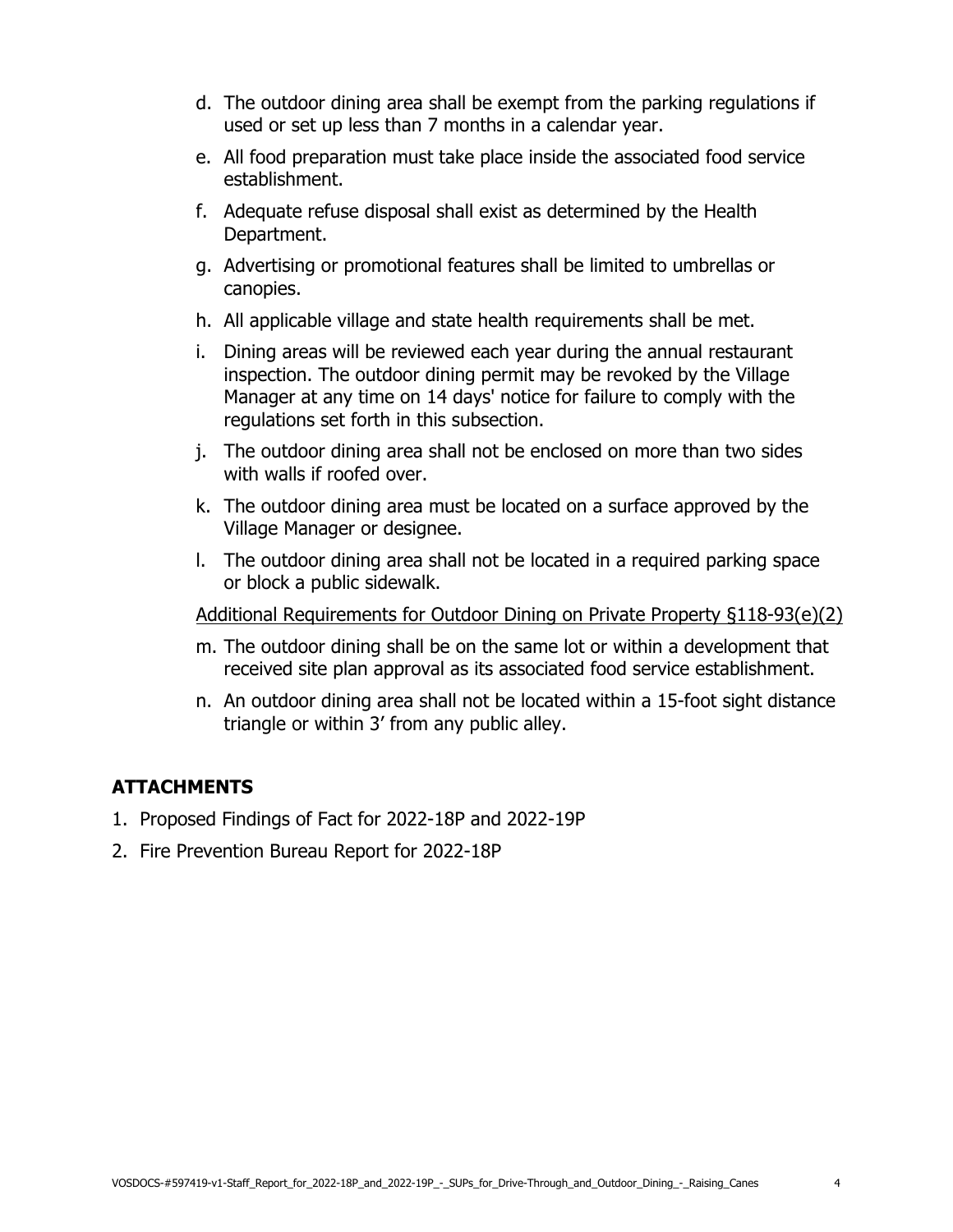# **PROPOSED 2022-18P: Special Use Permit** (drive-through) **FINDINGS OF FACT 2022-19P: Special Use Permit** (outdoor dining)

Community Development Department Council Chambers, 7:30 PM, May 5, 2022

| Consideration                                                                            | Finding                                                                                                                                       |  |
|------------------------------------------------------------------------------------------|-----------------------------------------------------------------------------------------------------------------------------------------------|--|
| The request is consistent with the intent of<br>the Comprehensive Plan.                  | The request is not consistent with the<br>intent of the Comprehensive Plan, but is<br>consistent with the development pattern<br>of the area. |  |
| The request will not adversely affect                                                    | The request is not expected to adversely                                                                                                      |  |
| adjacent properties.                                                                     | affect adjacent properties.                                                                                                                   |  |
| The request is compatible with the existing<br>or allowable uses of adjacent properties. | The request is compatible with the<br>existing or allowable uses of adjacent<br>properties.                                                   |  |
| The request demonstrates that adequate                                                   | Adequate public facilities, including roads,                                                                                                  |  |
| public facilities, including roads, drainage,                                            | drainage, utilities, and police and fire                                                                                                      |  |
| utilities, and police and fire protection exist                                          | protection exist or will exist to serve the                                                                                                   |  |
| or will exist to serve the requested use at                                              | requested use at the time such facilities                                                                                                     |  |
| the time such facilities are needed.                                                     | are needed.                                                                                                                                   |  |
| The request demonstrates adequate                                                        | The request demonstrates adequate                                                                                                             |  |
| provision for maintenance and use of the                                                 | provision for maintenance and use of the                                                                                                      |  |
| associated structures.                                                                   | associated structures.                                                                                                                        |  |
| The request has considered and, to the                                                   | The request has considered and, to the                                                                                                        |  |
| degree possible, addressed the adverse                                                   | degree possible, addressed the adverse                                                                                                        |  |
| effects on the natural environment.                                                      | effects on the natural environment.                                                                                                           |  |
| The request will not create undue traffic                                                | The request will not create undue traffic                                                                                                     |  |
| congestion.                                                                              | congestion.                                                                                                                                   |  |
| The request will not adversely affect public                                             | The request will not adversely affect                                                                                                         |  |
| health, safety, and welfare.                                                             | public health, safety, and welfare.                                                                                                           |  |
| The request conforms to all applicable                                                   | The request conforms to all applicable                                                                                                        |  |
| provisions of this code, except where relief                                             | provisions of this code, except where                                                                                                         |  |
| is granted with the request.                                                             | relief is granted with the request.                                                                                                           |  |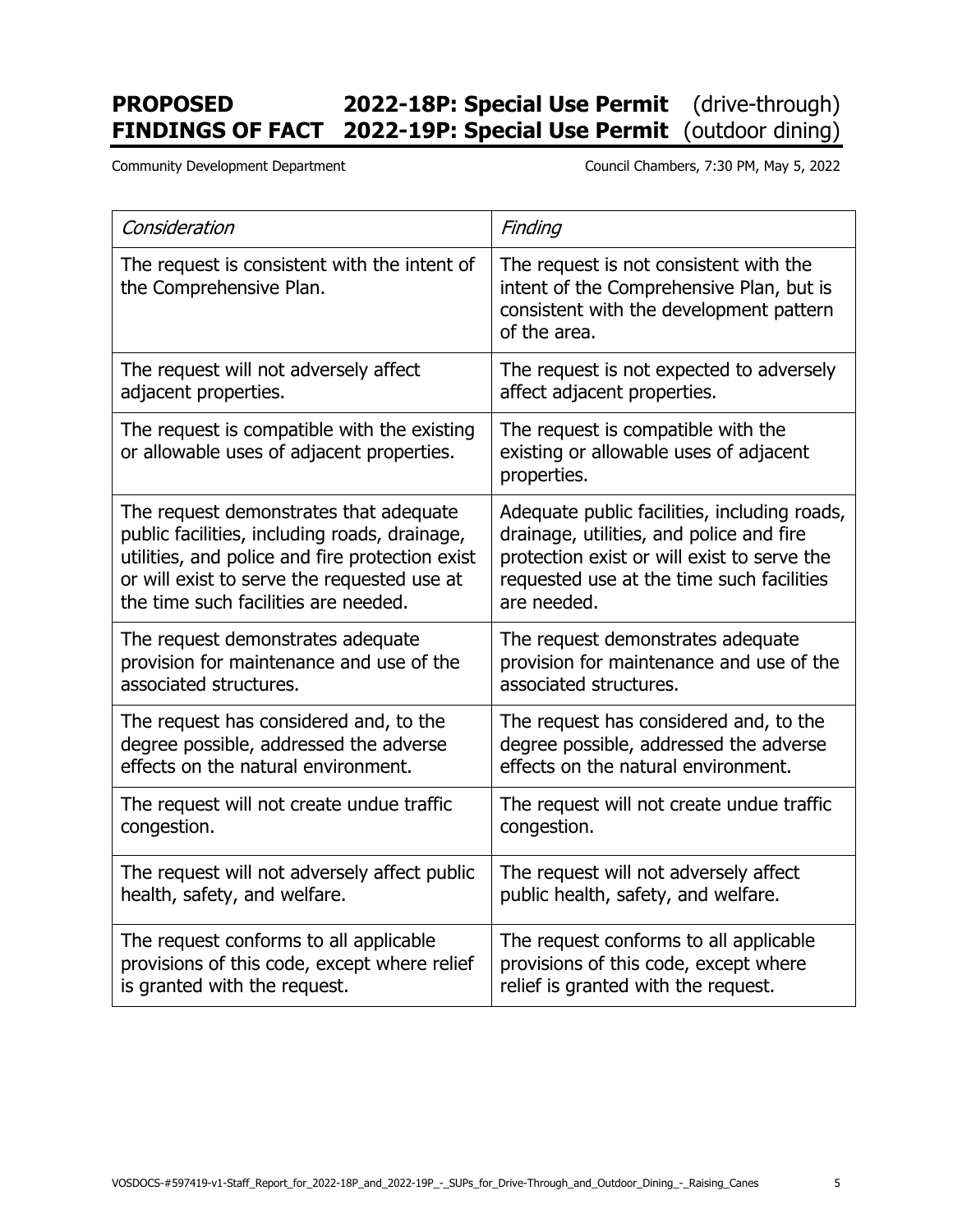



Village of Skokie Fire Department – Fire Prevention Bureau

| <b>Occupancy Name</b>    | 7250 McCormick         | DATE received        | $4 - 12 - 22$ |
|--------------------------|------------------------|----------------------|---------------|
| Address                  | 7250 McCormick         | Report Date          | $4 - 13 - 22$ |
| <b>Responsible Party</b> | InSight                | PERMIT#              | P2022-18P     |
| Email                    |                        | PPRU#                |               |
| Phone                    |                        | <b>PROPERTY ID</b>   |               |
| Type of Project          | New Building - signage | <b>ACTIVITY CODE</b> | 301           |

The Skokie Fire Prevention Bureau has completed a review of the Plans submitted for compliance with International Fire Code 2012 (IFC), International Building Code 2012 (IBC), Life Safety Code 2012 (LS 101), Fire Alarm NFPA 72 2010 (72), and Fire Sprinkler NFPA 13, 13R, 13D 2012, Illinois Accessibility Codes 2018 and amended ordinances of the Village of Skokie.

The Fire Prevention Bureau review commentary listed below; The plan review has been **APPROVED** with the following conditions based on the plans submitted, with limited information provided and require further details.

- 1. **All demolition work to comply with Chapter 33 of the International Fire Code (2012 ed.)**
- 2. **All demolition work to comply with National Fire Protection Association 241**
- 3. **Approved drawings and comment letter to be on site at all times.**
- **4. New equipment rooms and storage to comply with the following;**

General Comments;

- 1. Plan calls for signage on both Northeast and Southeast corners of property, this does not affect fire department operations or response to the site.
- 2. Impact protection should be in place to protect signs from vehicle strikes.
- 3. Electrical code should be followed for connections for signage lighting, in case of vehicle strike and being damaged where wiring can be exposed.

All comments shall be addressed prior to and for condition of final occupancy. Upon completion of the above project and Certificate of Occupancy issued, owner shall comply with all fire protection systems and suppression systems required Testing, Inspection, and Maintenance. Documentation shall be available upon inspection and sent to Skokie Fire Prevention Bureau offices

The testing and inspection of all systems must be completed and compliant with IFC, IBC, NFPA 72, NFPA 13, and any amended code of the Village of Skokie. As‐built drawings shall be submitted for final approval. All field changes shall be shown on the as‐built drawings.

If you have any questions regarding the plan review call Inspector Friedman 847.982.5342.